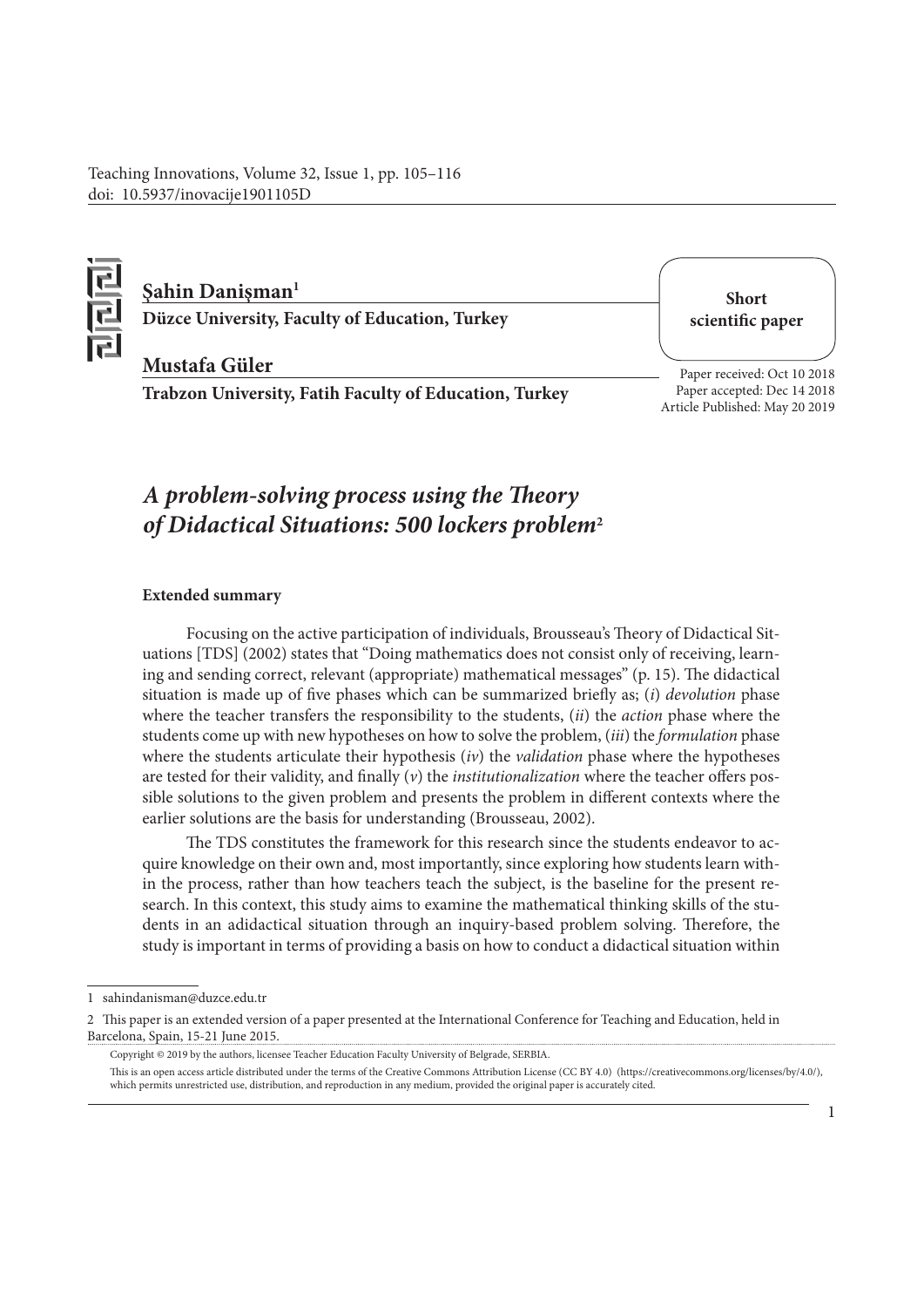TDS, shifting the locker problem in a different context and examining the students' behaviors in an environment which requires of them to get involved in higher thinking processes.

*Method.* The participants of this case study were 16 voluntary undergraduate students. The locker problem was investigated to find out the mathematical thinking processes of the pre-service teachers. The problem is about opening and closing the doors of the multiples of all locker numbers respectively; i.e. first student opens all the doors, the second one closes the doors with even numbers, the third one changes the state of every third locker. "*How many lockers will be open when all 500 students open or close the doors in the way described above?"* The researchers' notes, video camera recording, sketches of the groups on the delivered papers were used in the deductive analysis, in which the data were analyzed according to an existing framework (Patton, 2002, p.453). The data analysis was conducted according to the TDS concepts, i.e., the stages of devolution, action, formulation, validation and institutionalization.

*Results and Discussion. Devolution Stage*: The aforementioned problem was introduced to the students and the expectations from the groups were stated in order to have an effective problem-solving process. *Action Stage:* The most important indicator of this phase was that the students passionately discussed the possible solutions within the groups and put forth their strategies. *Formulation Stage*: The students who struggled for the solution through trialand-error search also made mathematically reasonable and acceptable deductions in this stage. Three hypotheses were suggested by the groups.

Hypothesis 1: The doors of the lockers numbered with 1, 4, 9, 18, 35, 68, 133, 262 are open.

Hypothesis 2: The doors of the lockers numbered with prime numbers are always closed.

Hypothesis 3: The doors of the lockers numbered with perfect squares (1, 4, 9, 16,… ) are open.

*Validation Stage*: The students started to discuss their arguments soon after they had shared the hypotheses. They were asked to provide justifications for what they thought about the truth of the statements suggested. Then the groups tried to convince the other groups about the truth of their arguments. *Institutionalization Stage*: The hypotheses which were stated and validated by the students themselves were expressed again explicitly. So the students are able to generalize the problem to 1000 lockers, or they can find out which lockers undergo two operations to decontextualize the problem and to reason further.

*Conclusion and Discussion.* The students endeavored to hypothesize the solution and to verify or falsify these hypotheses. Furthermore, students interacted with the milieu to reach the conclusion in an additional trial and error approach. On the other hand, group discussions gave the students an opportunity to defend their hypotheses and argue for their statements on the basis of mathematical reasoning, as well as to present their mathematical arguments. Seshaiyer, Suh and Freeman (2012) also concluded that this problem was accessible to all students and the use of models, together with acting-out strategies, seemed to engage and motivate students. In this research, however, students were made to think abstractly and create their own hypotheses. As a conclusion, it can be asserted that the students accomplished the five stages of adidactical learning situation willingly and unwittingly. The participants also expressed their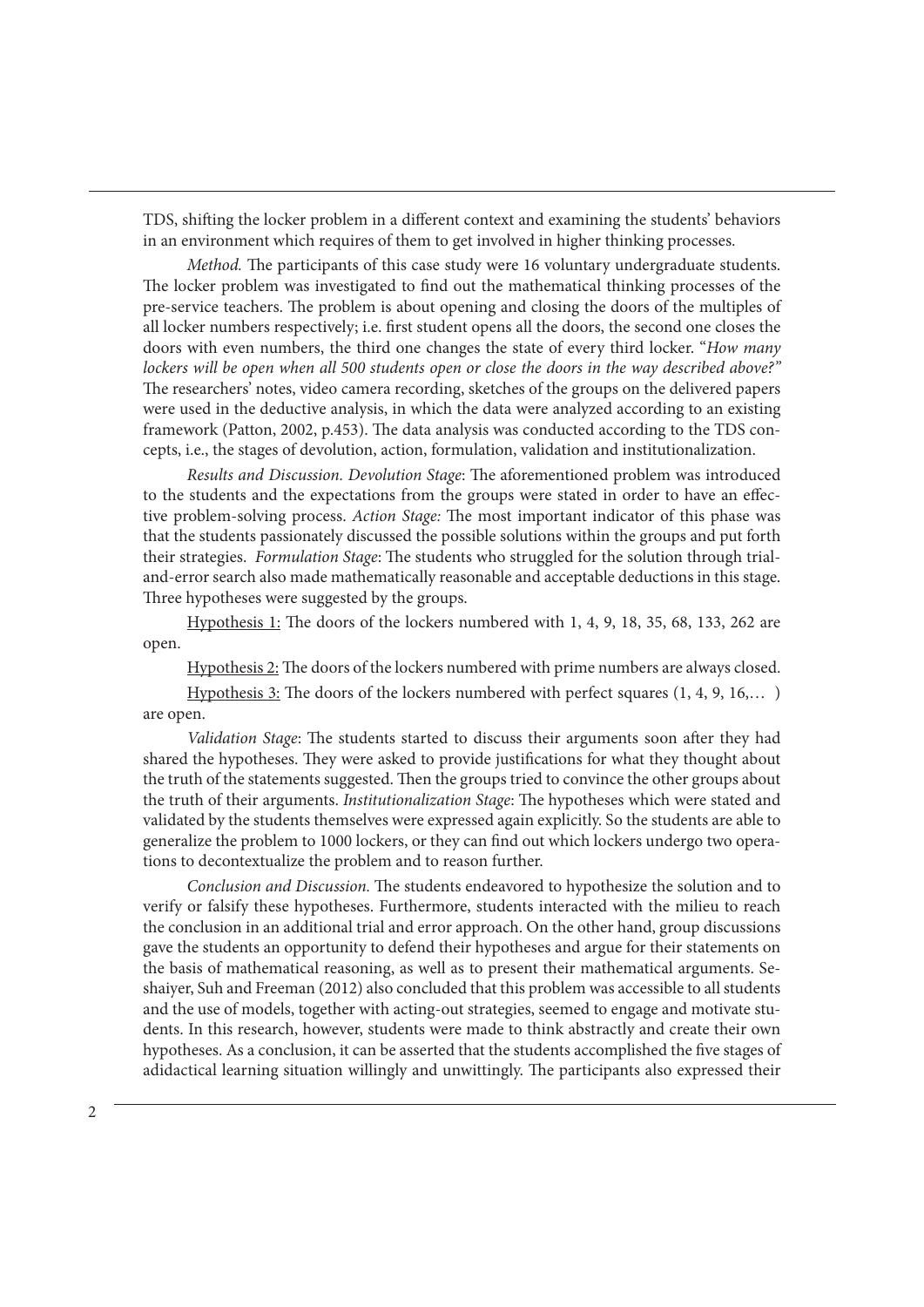opinions about their experience in the milieu, stating that they enjoyed the process more than the product and adding that this experience had broadened their horizons and made them think about their future practices in the classroom.

**Keywords**: Didactical situations, adidactical learning setting, problem solving, 500 lockers problem.

### **References**

- Arslan, S., Baran, D., & Okumuş, S. (2011). Brousseau's Theory of Didactical Situations in mathematics and an application of adidactical situations. *Necatibey Faculty of Education Electronic Journal of Science and Mathematics Education, 5*(1), 204-224.
- Arslan, S., Taşkın, D., & Kirman Bilgin, A. (2015). Effect of individual and group works on students' success in adidactical situations. *Turkish Journal of Computer and Mathematics Education, 6*(1), 47-67.
- Brophy, J. (Ed.). (2002). *Social constructivist teaching: Affordances and constraints.* Oxford, UK: Elsevier Science.
- Brousseau, G. (2002). *Theory of didactical situations in mathematics*. London: Kluwer Academic Publisher.
- Calder, N. (2010). Using stratch: An integrated problem-solving approach to mathematical thinking. *Australian Primary Mathematics Classroom*, *15*(4), 9-14.
- Cobb, P. (1988). The tension between theories of learning and instruction in mathematics education. *Educational Psychologist, 23*(2), 87-103.
- Çelik, D., Güler, M., Özüm-Bülbül, B., & Özmen, Z. M. (2015). Reflections from a learning setting designed to investigate mathematical thinking. *International Journal of Educational Studies in Mathematics, 2*(1), 11-23.
- Davies, W. M. (2009). Groupwork as a form of assessment: Common problems and recommended solutions. *Higher Education, 58*, 563-584.
- Davis, B. G. (1999). Cooperative learning: Students working in small groups. *Speaking of Teaching, 10*(2), 1-4.
- Eisenhardt, S., Fisher, M., Schack, E., Tassell, J., & Thomas, J. (2011). Noticing numeracy Now (N^3): A collaborative research project to develop pre-service teachers' abilities to professionally notice children's mathematical thinking. In S. Reeder, (Ed.). *Proceedings of the 38th Annual Meeting of the Research Council on Mathematics Learning 2011* (1-8). Cincinnati, OH.
- Empson, S. B. (2011). On the idea of learning trajectories: Promises and pitfalls. *The Mathematics Enthusiast, 8*(3), 571-596.
- Fosnot, C.T. (1996). Constructivism: A psychological theory of learning. In C.T. Fosnot (Ed.), *Constructivism: Theory, Perspectives, and Practice.* New York: Teachers College Press.
- Glasersfeld, E. (1989). Cognition, construction of knowledge, and teaching. *Synthese, 80*(1), 121-140.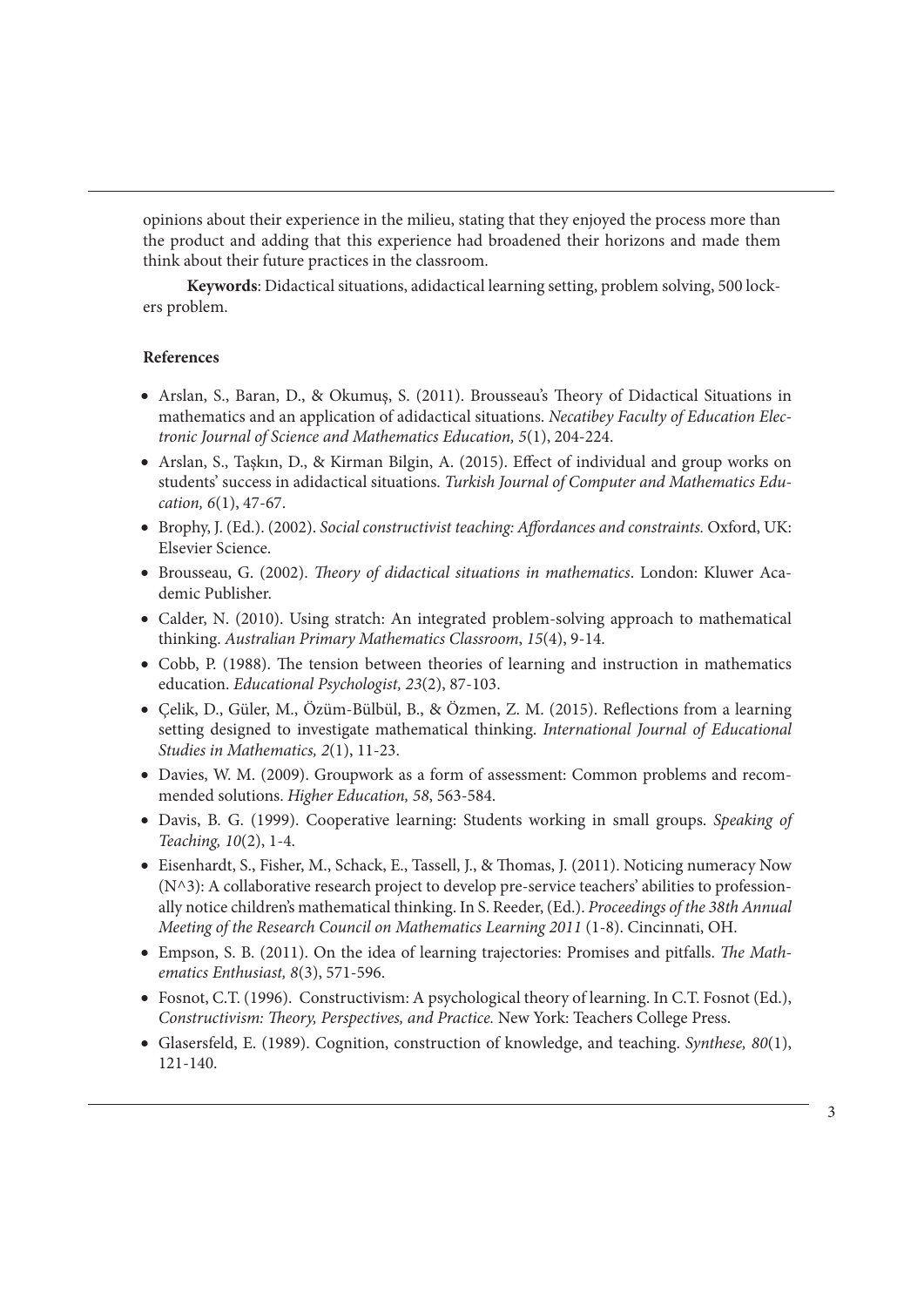- Harel, G. & Sowder, L. (2005). Advanced mathematical-thinking at any age: It's nature and its development. *Mathematical Thinking and Learning*, 7 (1), 27-50.
- Lester, F. K., & Mau, S. T. (1993). Teaching mathematics cia problem solving: A course for prospective elementary teachers. *For the Learning of Mathematics, 13*(2), 8-11.
- Ligozat, F. & Schubauer-Leoni, F. (2010). The joint action theory in didactics: Why do we need it in the case of teaching and learning mathematics? In V. Durand Guerrier, S. Maury& F. Arzarello, *CERME 6 Proceedings* (pp. 1615-1624). Lyon: INRP.
- Kaplan, J., & Moskowitz, M. (2000). *Mathematics Problem Solving.* New York: Triumph Learning.
- Kimani, P. M., Olanoff, D., & Masingila, J. O. (2016). The locker problem: An open and shut case. *Mathematics Teaching in the Middle School, 22*(3), 144-151.
- Krutetskii, V. A. (1976). *The psychology of mathematical abilities in school children* (J. Teller, Trans., & J. Kilpatrick & I. Wirszup, Eds.). Chicago: University of Chicago Press.
- Michaelsen, L., Fink, D., & Knight, A. (1997). Designing effective group activities: Lessons for classroom teaching and faculty development. In D. DeZure (Ed.), *To improve the academy.*  Stillwater, OK: POD Network.
- National Council of Teachers of Mathematics (2000). *Let's Count in Curriculum and Evaluation Standards for School Mathematics.* Reston, VA: NCTM.
- Papadopoulos, I. (2017). Opening inquiry mathematics to parents: Can they be engaged as teachers' partners in mathematical work?. *Journal of Pedagogical Research, 1*(1), 1-20.
- Patton, M. Q. (2002). *Qualitative research and evaluation methods.* Thousand Oaks, CA: Sage.
- Prawat, R. S. (1992) Teachers beliefs about teaching and learning: A constructivist perspective. *American Journal of Education, 100,* 354-395.
- Radford, L. (2008). Theories in mathematics education. A brief inquiry into their conceptual differences. Working Paper. Prepared for the ICMI Survey Team 7. The notion and role of theory in mathematics education research. Retrieved from http://www.luisradford.ca/pub/44\_ radfordicmist7.pdf
- Resnick, L. B. (1989). Introduction. In L. B. Resnick (Ed.), *Knowing, learning, and instruction: Essays in honor of Robert Glaser* (pp. 1-24). Hillsdale, NJ: Erlbaum.
- Rigelman, N. R. (2007). Fostering mathematical thinking and problem solving: The teacher's role. *Teaching Children Mathematics,* 13(6), 308-314.
- Samaniego, A. H. F., & Barrera, S. V. (1999). *Brousseau in action: Didactical situation for learning how to graph functions*. Paper presented at the 4<sup>th</sup> Asian Technology Conference in Mathematics.
- Schoenfeld, A. H. (1992). Learning to think mathematically: Problem solving, metacognition and sense making in mathematics. In D. A. Grouws (Ed.), *Handbook of research on mathematics teaching* (pp. 334-370). New York: MacMillan Publishing.
- Seshaiyer, P., Suh, J. M., & Freeman, P. (2012). Unlocking the locker problem. Teaching children mathematics, 18(5), 322-326.